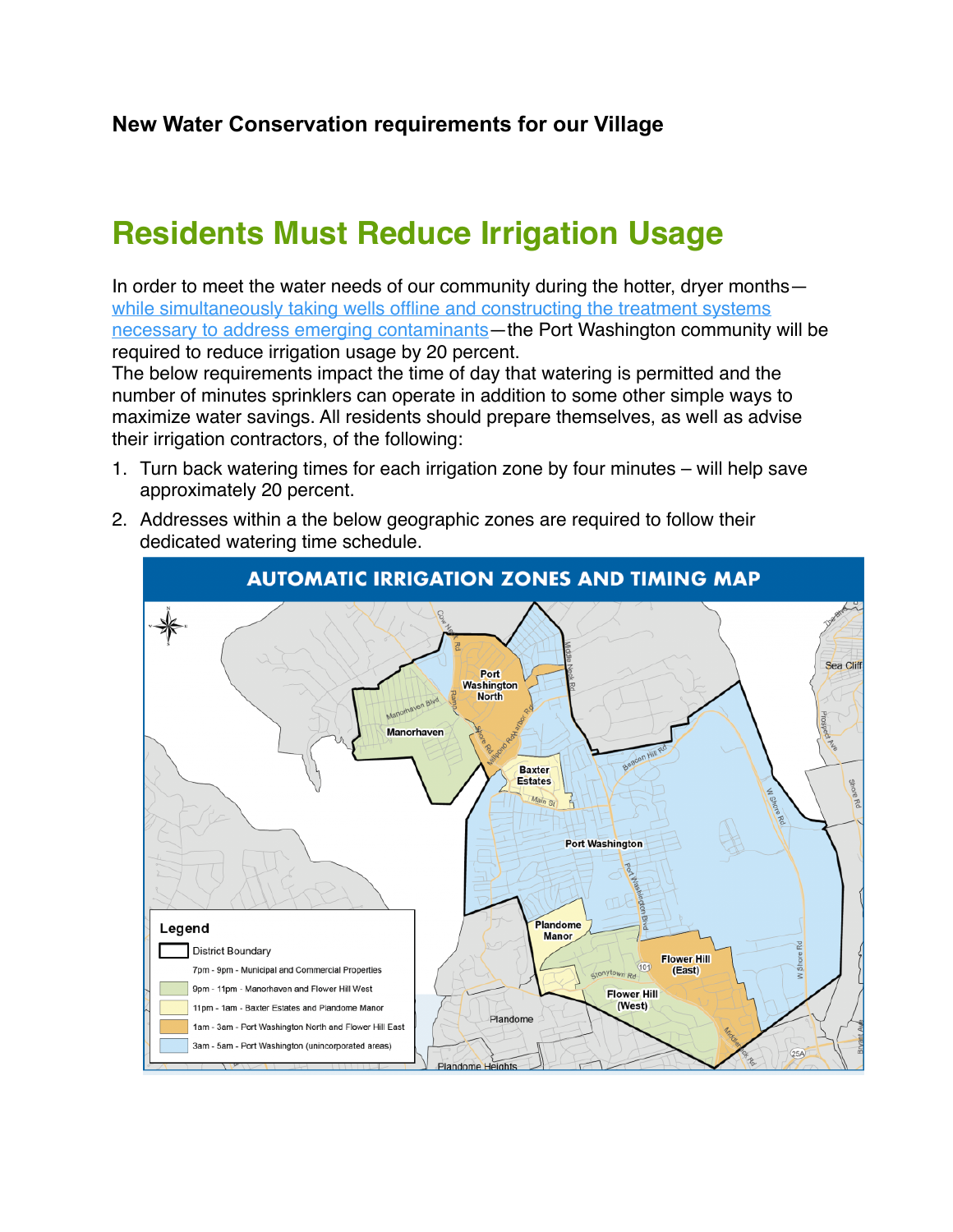- 3. Consider installing a smart irrigation controller. [The District has \\$150 rebates](http://pwwd.org/conservation/be-smart-and-green-save-15/smart-controller-rebate-program/)  [available to residents who make the switch.](http://pwwd.org/conservation/be-smart-and-green-save-15/smart-controller-rebate-program/)
- 4. Check for leaks or broken sprinkler heads that waste water unnecessarily.
- 5. Adhere to Nassau County's Odd/Even Lawn Watering Ordinance
- 1. Even-numbered homes are permitted to water on even-numbered days
- 2. Odd-numbered homes are permitted to water on odd-numbered days
- 3. All watering is prohibited between the hours of 10am and 4pm.
- 6. Ensure automatic rain and soil moisture sensors are working properly.
- 7. Make good landscaping choices, such as integration of native/drought resistant plans and xeriscaping, as this will lead to lower water usage.
- 8. If you manually irrigate, restrict water to 15 minutes per area with a maximum water of two hours.

We thank every resident for their attention to this important matter as well as their understanding and cooperation. If you have any questions or concerns, please contact us at 516-767-0171 or email [info@pwwd.org](mailto:info@pwwd.org).

## **Port Washington Water District Receives Compliance Deferral from State For Installation of Emerging Contaminant Treatment**

## Posted on December 16, 2020

*State grants extension allowing for needed time to construct 1,4-dioxane treatment systems Prepare to reduce irrigation 20% to meet District's goal of keeping impacted wells offline until treatment is completed*

The Port Washington Water District (PWWD) has received a compliance deferral from New York State, which will allow the District the needed time to design and construct the treatment systems to remove 1,4-dioxane. The State will only grant the two-year compliance deferral to water providers that have an action plan to construct advanced oxidation process (AOP) treatment system, which is required to meet the State's new maximum contaminant level (MCL) for 1,4-dioxane.

"The District's goal is to keep the impacted wells offline by requiring the community to reduce irrigation by 20% while we work aggressively to get the needed treatment